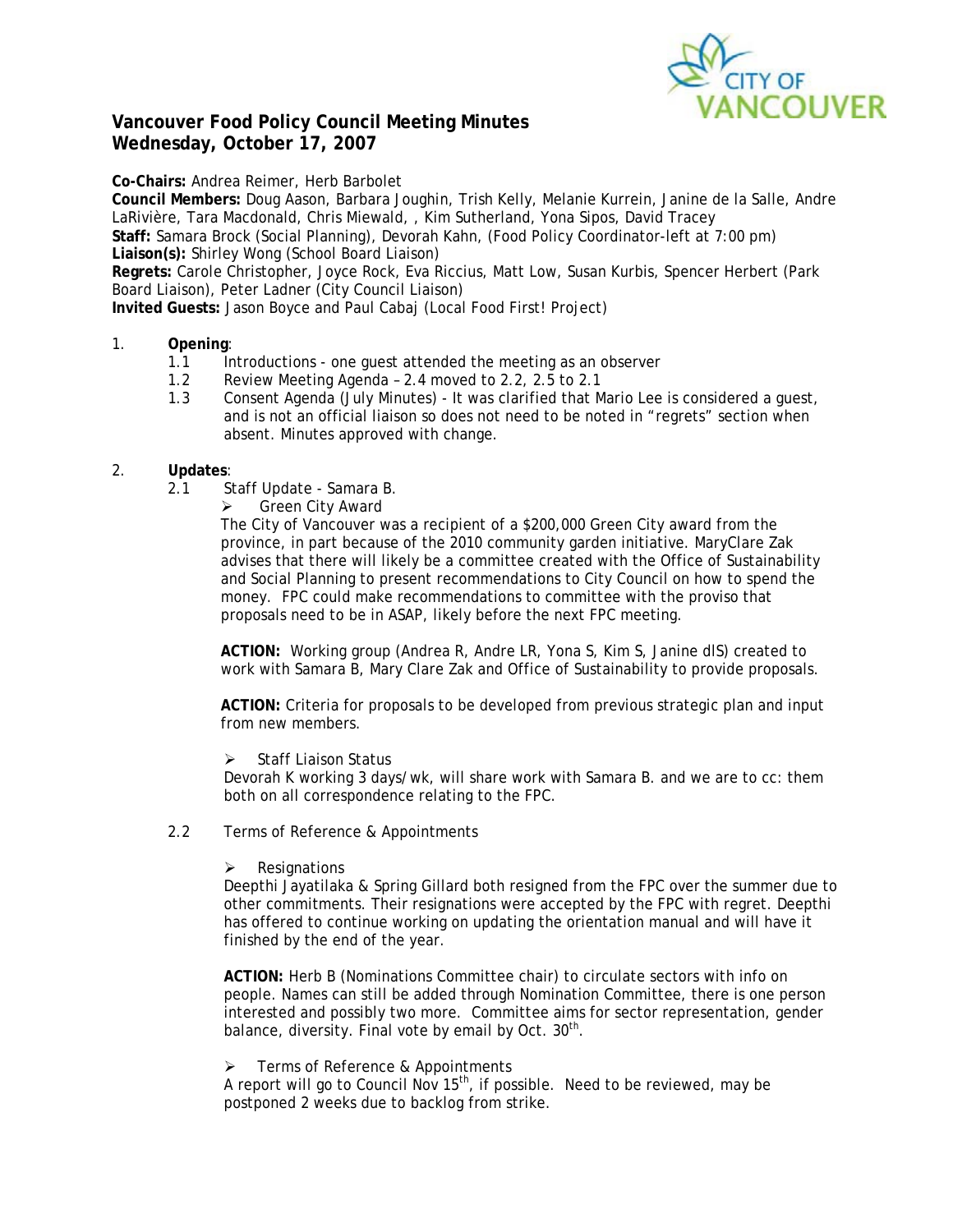**ACTION:** Herb B, Devorah K, and Andrea R, will meet to discuss status of ToR.

2.3 Budget Approval-

Social Planning (SP) approved budget put forth by FPC. In response to a question, Samara clarified that for room bookings-identify location, contact Social Planning and they will pay invoice directly.

**ACTION:** Devorah and/or Samara to send email with procedure for spending.

2.4 Communications committee

Due to Spring's resignation, the communications committee need a new Chair. None of the existing members felt they had time to take this on so Herb will make a special effort when recruiting new council members to take communications expertise and time availability into account. It was clarified people outside of the FPC can sit on committees, but not chair. Trish K to join committee, Aron B to stay on. A reminder was made that much of the budget approved was to go to communications and invoices need to be in by 2<sup>nd</sup> week in January to meet the budget year. Other items were discussed and the following decisions were made:

**ACTION:** Herb B will work with Devorah K on printing of FORC report.

**ACTION:** Chris M will look into the possibility of putting the new logo on these.

**ACTION:** Andre LR will work with Barbara J on coordinating with Communications Committee to promote food charter workshops in Nov and issues in the media, as stated in the protocol.

2.3 Strategic Planning Objectives

 Due to cancellation of the Plenty festival due to the civic strike, the main activities relating to the community outreach objectives were not realized. Food charter workshops - Trish K volunteered to present with Barbara J. Suggestion to bring in outside presenters, and to invite Peter Ladner and City Council, School Board and Parks Board.

**ACTION:** Objectives group to report on Strategic Plan progress at November meeting

**ACTION:** Committee to organize four hour event to do forward planning.

**ACTION:** Janine dlS will send Strategic Plan to FPC members.

3. **Presentation** – Paul Cabaj & Jason Boyce

Local Food First! Project *(document distributed at meeting)* 

Project result of group of individuals who have worked for the last 6-8 months to shape the local food system and put more money into the hands of farmers by analyzing different components of the 'value chain'. They are developing Terms of Reference, have completed work plan, and are working with Ministry of Agriculture. The focus is on research, networking, technical assistance, and information. Strategies include facilitating access to credit through investment report, 'Meet your Maker' pilot for tomatoes (buyers and producers meet), consolidating buying, local food branding, and online database for farmers.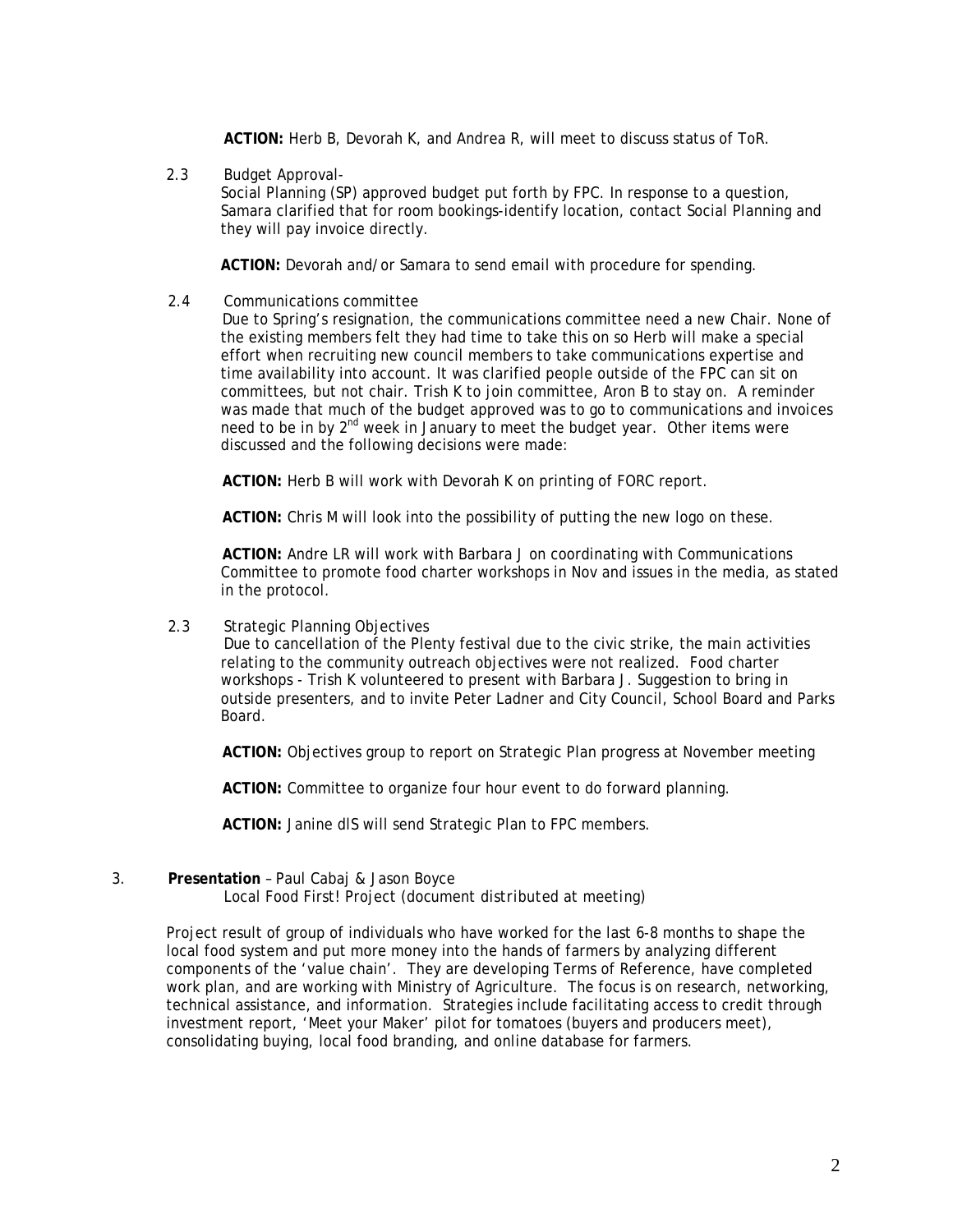It was noted that the concept for this group began partly with Sue Moen (A Loving Spoonful, previous FPC member) and the idea of how highly nutritious food (organic and/or local) can be medicinal.

**ACTION:** Jason/Paul to send background documents to Herb B to circulate.

Suggestions from FPC:

- contact city for investment funds
- develop kitchen-ready products to encourage local processing
- invite institutional buyers to 'Meet your Maker' pilot
- look to Agassiz as model for agro-tourism
- incorporate food waste into plan

Other suggestions welcome, contact Jasonboyce@shaw.ca

#### 4. **Action Items**

4.1 Community Kitchen Project

FPC members decided not to continue pursuing a date for a group community kitchen. It was noted that more social events, such as the October  $13<sup>th</sup>$  potluck, would be a good idea but that they don't need to involve special activities.

**ACTION:** Andrea to contact Diane Collis re: next Community Kitchen event and garner information for individual FPC members who are interested in observing/participating in a community kitchen.

#### 4.2 Meat Regulations

(*Document distributed prior to meeting*) Contradiction between federal and provincial government policy (encourage local food)and practice (endangering local meat producers). Members encouraged to send letters, call MLAs. A motion to forward to City council was not suggested as they are unlikely to take a position on something they view as being outside their policy jurisdiction. Suggestion to send letter to Cabinet and Premier to ask for review of implementation of regulations and to consider recommendations of BC Food Systems Network. It was also suggested that media be cc'd on the letter. Unanimous support from FPC.

**ACTION:** Herb B will draft letter and distribute to FPC for approval before sending it out to the Premier, Cabinet and media.

#### 4.3 Community Food Security Coalition (CFSC) Survey

Opportunity to become involved with CFSC. They hold an annual conference, offer consultation services (for fee), literature, resources.

**ACTION:** Samara B will look into it, Herb B to send more info.

#### 4.4 Intergovernmental Liaison Committee

At the July meeting it was suggested that we set up an intergovernmental liaison committee made up of federal, provincial and GVRD agricultural advisory committee representatives to advise the FPC on developments in these areas. The idea was discussed further and it was agreed that such a committee would be valuable as what is done by other jurisdictions has a direct impact on food security in the region.

**ACTION:** Herb B will contact David Coney (Ministry of Agriculture) to see if he will chair the ILC and invite new members. Time will be made available on the agenda for the ILC to report.